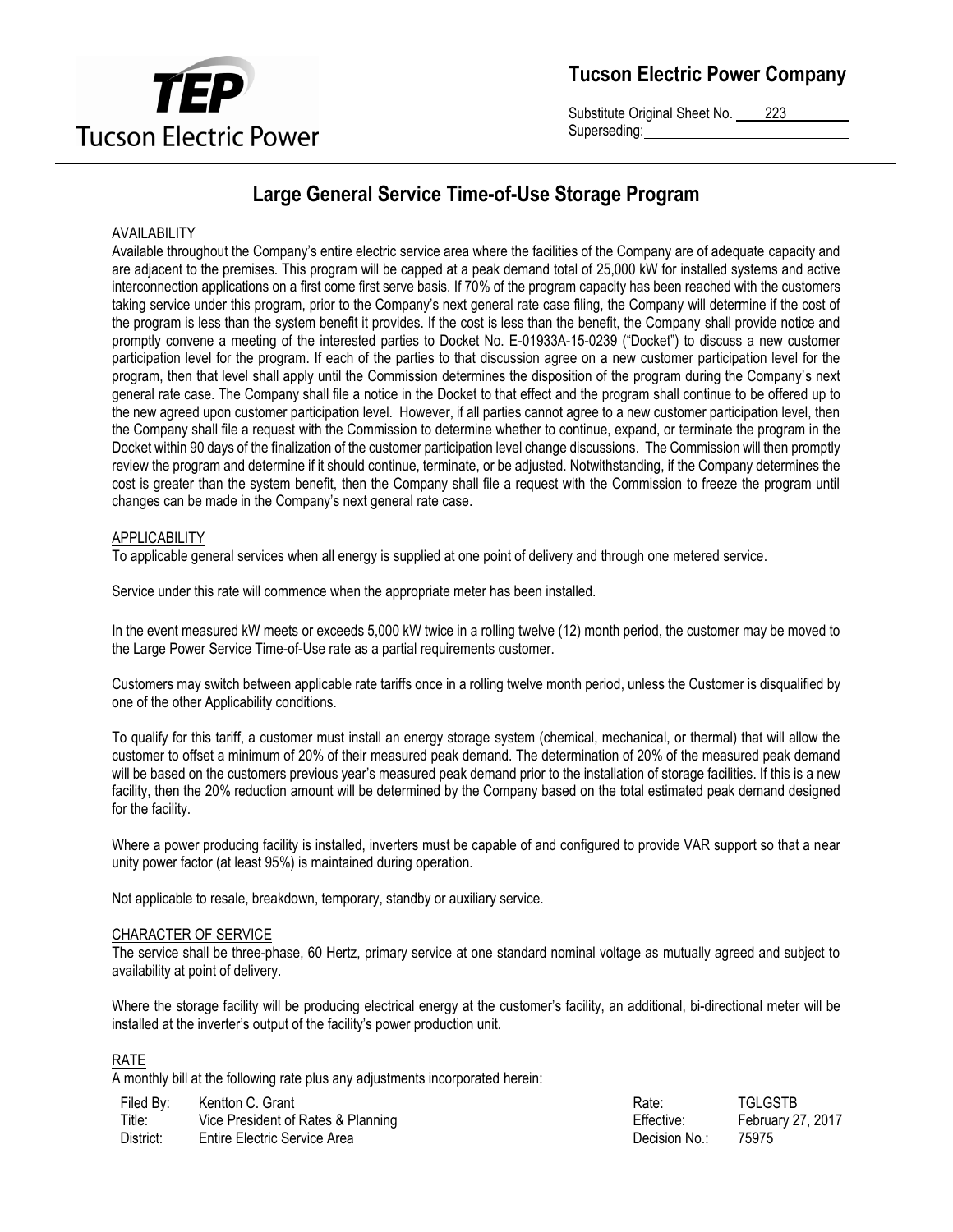

Substitute Original Sheet No. 223 Superseding:

## BUNDLED STANDARD OFFER SERVICE - SUMMARY OF BASIC SERVICE, DEMAND AND ENERGY CHARGES

| Basic Service Charge (non-power producing) | \$950.00 per month   |
|--------------------------------------------|----------------------|
| Basic Service Charge (power producing)     | \$1,183.18 per month |
|                                            |                      |

Demand Charges:

Summer On-Peak or Remaining Hours **\$25.00 per kW** Summer Off-Peak Excess Demand \$21.84 per kW Shoulder On-Peak or Remaining Hours<br>
Shoulder Off-Peak Excess Demand<br>
\$20.00 per kW Shoulder Off-Peak Excess Demand Winter On-Peak or Remaining Hours **\$20.50 per kW** Winter Off-Peak Excess Demand \$18.20 per kW

Energy Charges (\$/kWh):

|           | Summer            | Winter              | Shoulder                        |
|-----------|-------------------|---------------------|---------------------------------|
|           | (May – September) | (December-February) | (October–November, March-April) |
| On-Peak   | \$0,006000        | \$0.005000          | \$0.004000                      |
| Remaining | \$0,000000        | \$0,000000          | \$0,000000                      |
| Off-Peak  | \$0,000000        | \$0,000000          | \$0.000000                      |

Power Supply Charges (\$/kWh)

|           | Summer            | Winter                | Shoulder                        |
|-----------|-------------------|-----------------------|---------------------------------|
|           | (May – September) | (December – February) | (October-November, March-April) |
| On-Peak   | \$0.036000        | \$0.032000            | \$0.034000                      |
| Remaining | \$0.025609        | \$0.025651            | \$0.025630                      |
| Off-Peak  | \$0.020000        | \$0.020000            | \$0.020000                      |

Purchased Power and Fuel Adjustment Clause (PPFAC): The Base Power Supply Charge shall be subject to a per kWh adjustment in accordance with Rider-1 to reflect any increase or decrease in the cost to the Company for energy either generated or purchased above or below the base cost of purchased power and fuel.

Energy exported through the utility meter will be credited at the current MCCCG Rider-3 rate.

## TIME-OF-USE TIME PERIODS

Once per year on March 1<sup>st</sup> the time-of-use periods may change to reflect changing On-Peak and Off-Peak periods for the coming seasons which will take effect on May 1<sup>st</sup>. The On-Peak period will be determined as the 6 greatest average system demand hours during the previous three years by season. The Off-Peak period will be determined as the 12 lowest average system demand hours during the previous three years by season. When the hours are changed, a customer may choose to switch or keep their current time-of-use periods. The periods that are neither On-Peak nor Off-Peak will be Remaining Hours.

|                                              | On-Peak      | Off-Peak Hours | <b>Remaining Hours</b> |
|----------------------------------------------|--------------|----------------|------------------------|
|                                              | <b>Hours</b> |                |                        |
| Summer (May - September)                     | 1300-1900    | 2200-1000      | 1000-1300, 1900-2200   |
| Winter (December – February)                 | 0700-0800,   | 2300-0600,     | 0600-0700, 0800-1100,  |
|                                              | 1700-2200    | 1100-1600      | 1600-1700, 2200-2300   |
| Shoulder (October – November, March – April) | 1500-2100    | 2200-1000      | 1000-1500, 2200-2300   |

Filed By: Kentton C. Grant C. Grant C. Communication C. Communication C. Communication C. Communication C. Communication C. Communication C. Communication C. Communication C. Communication C. Communication C. Communication Title: Vice President of Rates & Planning Title: February 27, 2017 District: Entire Electric Service Area **Decision No.: 25975** Decision No.: 25975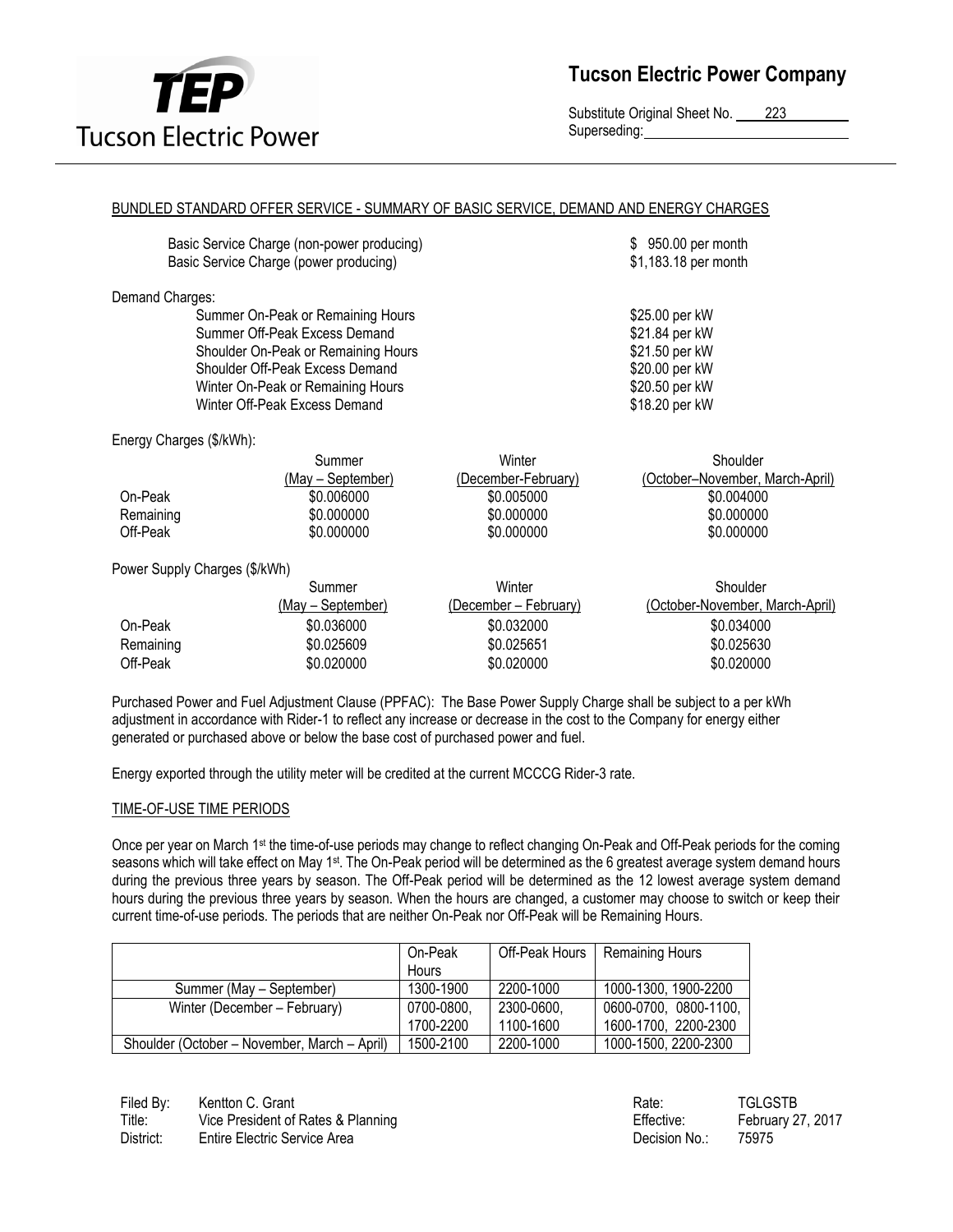

Substitute Original Sheet No. 223 Superseding:

## BILLING DEMAND

The monthly billing demand shall be the greatest of the following:

- 1. The greatest measured 15-minute interval demand read of the meter during the On-Peak or Remaining Hours of the billing period;
- 2. The contract capacity or 200 kW, whichever is greater

Additionally, the maximum 15 minute measured demand during the Off-Peak period of the billing period that is in excess (i.e. positive incremental amount above) of 150% of that billing period's measured On-Peak and Remaining Hours demand.

The Company reserves the right to require a Customer to install equipment to maintain an acceptable power factor at the Customer's expense.

The Company may require a written contract with a minimum contract demand and a minimum term of contract.

#### PRIMARY SERVICE

The above rate is subject to Primary Service and Metering. The Customer will provide the entire distribution system (including transformers) from the point of delivery to the load. The energy and demand shall be metered on primary side of transformers.

#### DIRECT ACCESS

A Customer's Direct Access bill will include all unbundled components except those services provided by a qualified third party. Those services may include Metering (Installation, Maintenance and/or Equipment), Meter Reading, Billing and Collection, Transmission and Generation. If any of these services are not available from a third party supplier and must be obtained from the Company, the rates for Unbundled Components set forth in this tariff will be applied to the customer's bill.

#### FOR DIRECT ACCESS: ARIZONA INDEPENDENT SCHEDULING ADMINISTRATOR (AZISA) CHARGE

A charge per kWh shall, subject to FERC authorization, be applied for costs associated with the implementation of the AZISA in Arizona.

#### TEP STATEMENT OF CHARGES

For all additional charges and assessments approved by the Arizona Corporation Commission see the TEP Statement of Charges which is available on TEP's website at www.tep.com.

## TAX CLAUSE

To the charges computed under the above rate, including any adjustments, shall be added the applicable proportionate part of any taxes or governmental impositions which are or may in the future be assessed on the basis of gross revenues of the Company and/or the price or revenue from the electric energy or service sold and/or the volume of energy generated or purchased for sale and/or sold hereunder.

#### RULES AND REGULATIONS

The standard Rules and Regulations of the Company as on file with the Arizona Corporation Commission shall apply where not inconsistent with this rate.

## ADDITIONAL NOTES

| Filed By: | Kentton C. Grant                   | Rate:         | <b>TGLGSTB</b>    |
|-----------|------------------------------------|---------------|-------------------|
| Title:    | Vice President of Rates & Planning | Effective:    | February 27, 2017 |
| District: | Entire Electric Service Area       | Decision No.: | 75975             |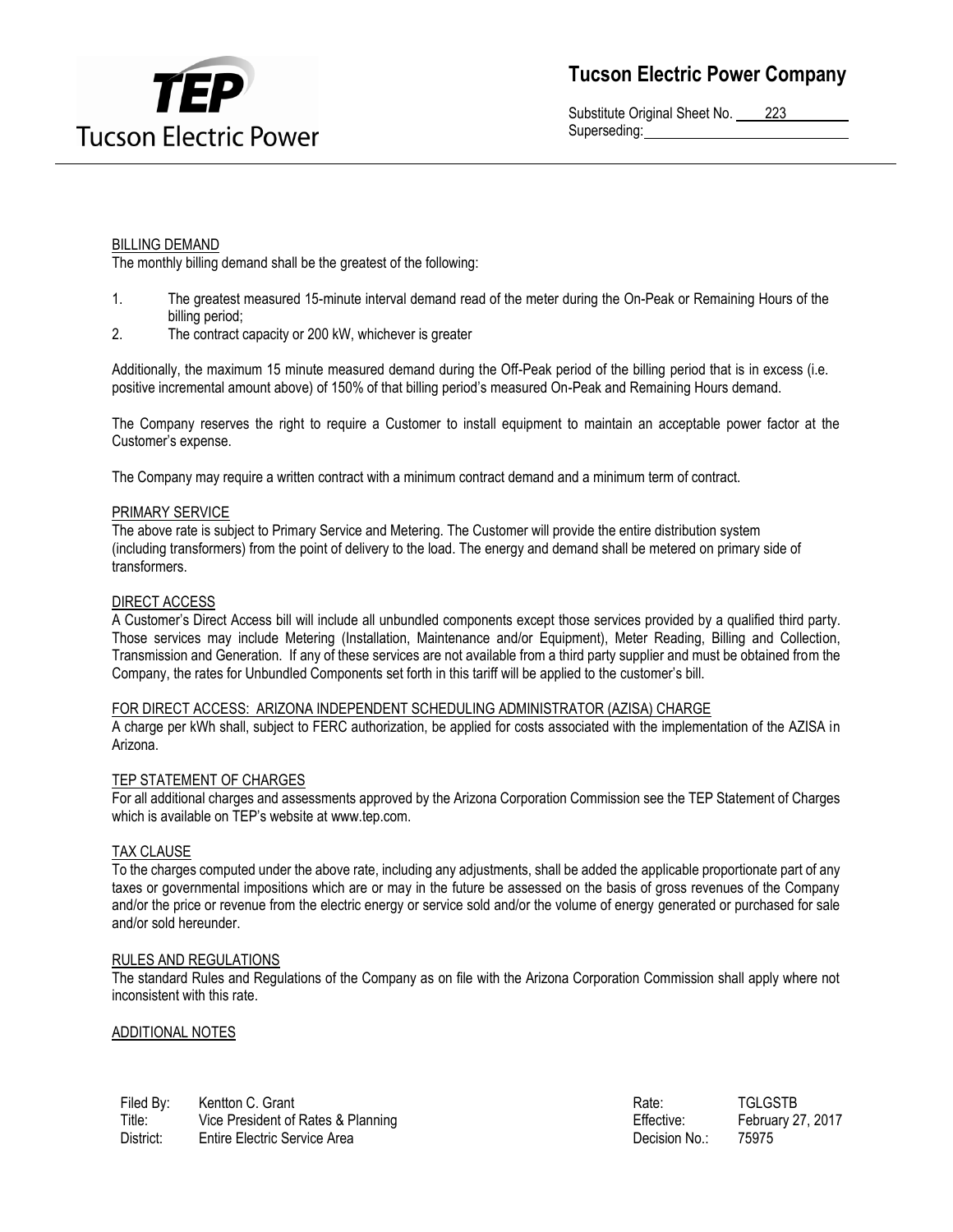

Substitute Original Sheet No. 223 Superseding:

Additional charges may be directly assigned to a customer based on the type of facilities (e.g., metering) dedicated to the customer or pursuant to the customer's contract, if applicable. Additional or alternate Direct Access charges may be assessed pursuant to any Direct Access fee schedule authorized.

## BUNDLED STANDARD OFFER SERVICE CONSISTS OF THE FOLLOWING UNBUNDLED COMPONENTS:

| Basic Service Charges:                                                     |                                            |
|----------------------------------------------------------------------------|--------------------------------------------|
| Standard                                                                   |                                            |
| <b>Meter Services</b>                                                      | \$<br>56.04 per month                      |
| Meter Reading                                                              | \$<br>2.26 per month                       |
| <b>Billing &amp; Collection</b>                                            | \$<br>174.88 per month                     |
| <b>Customer Delivery</b>                                                   | \$<br>716.82 per month<br>950.00 per month |
| Power Producing                                                            |                                            |
| <b>Meter Services</b>                                                      | \$<br>112.08 per month                     |
| Meter Reading                                                              | \$<br>4.52 per month                       |
| <b>Billing &amp; Collection</b>                                            | 349.76 per month                           |
| <b>Customer Delivery</b>                                                   | \$716.82 per month<br>\$1,183.18 per month |
| Demand Charges (\$/kW)                                                     |                                            |
| <b>Delivery Charges</b>                                                    |                                            |
| Summer On-peak or Remaining                                                | \$11.12 per kW                             |
| Summer Off-peak                                                            | \$10.96 per kW                             |
| Shoulder On-peak or Remaining                                              | \$ 9.62 per kW                             |
| Shoulder Off-peak                                                          | \$ 9.12 per kW                             |
| Winter On-peak                                                             | \$7.62 per kW                              |
| Winter Off-peak                                                            | \$7.32 per kW                              |
| Generation Capacity Charges (in \$/kW):                                    |                                            |
| Summer On-peak or Remaining                                                | \$<br>8.00 per kW                          |
| Summer Off-peak                                                            | 5.00 per kW<br>\$                          |
| Shoulder On-peak or Remaining                                              | \$<br>6.00 per kW                          |
| Shoulder Off-peak                                                          | \$<br>5.00 per kW                          |
| Winter On-peak                                                             | \$7.00 per kW                              |
| Winter Off-peak                                                            | \$<br>3.00 per kW                          |
| Fixed Must-Run Charges (in \$/kW)                                          | 1.52 per kW<br>\$                          |
| Transmission (in \$/kW)                                                    | 3.39 per kW<br>\$                          |
| Transmission - Ancillary Services System Control & Dispatch (in \$/kW)     |                                            |
| System Control & Dispatch                                                  | 0.05 per kW<br>\$                          |
| Reactive Supply and Voltage Control                                        | $0.18$ per kW<br>\$                        |
| Regulation and Frequency Response                                          | \$<br>$0.18$ per kW                        |
| <b>Spinning Reserve Service</b>                                            | \$<br>0.48 per kW                          |
| Supplemental Reserve Service                                               | $0.08$ per kW                              |
| Energy Imbalance Service: Currently charged pursuant to the Company's OATT |                                            |

|           | Energy Charges (\$/kWh):           |               |                   |
|-----------|------------------------------------|---------------|-------------------|
| Filed By: | Kentton C. Grant                   | Rate:         | <b>TGLGSTB</b>    |
| Title:    | Vice President of Rates & Planning | Effective:    | February 27, 2017 |
| District: | Entire Electric Service Area       | Decision No.∶ | 75975             |